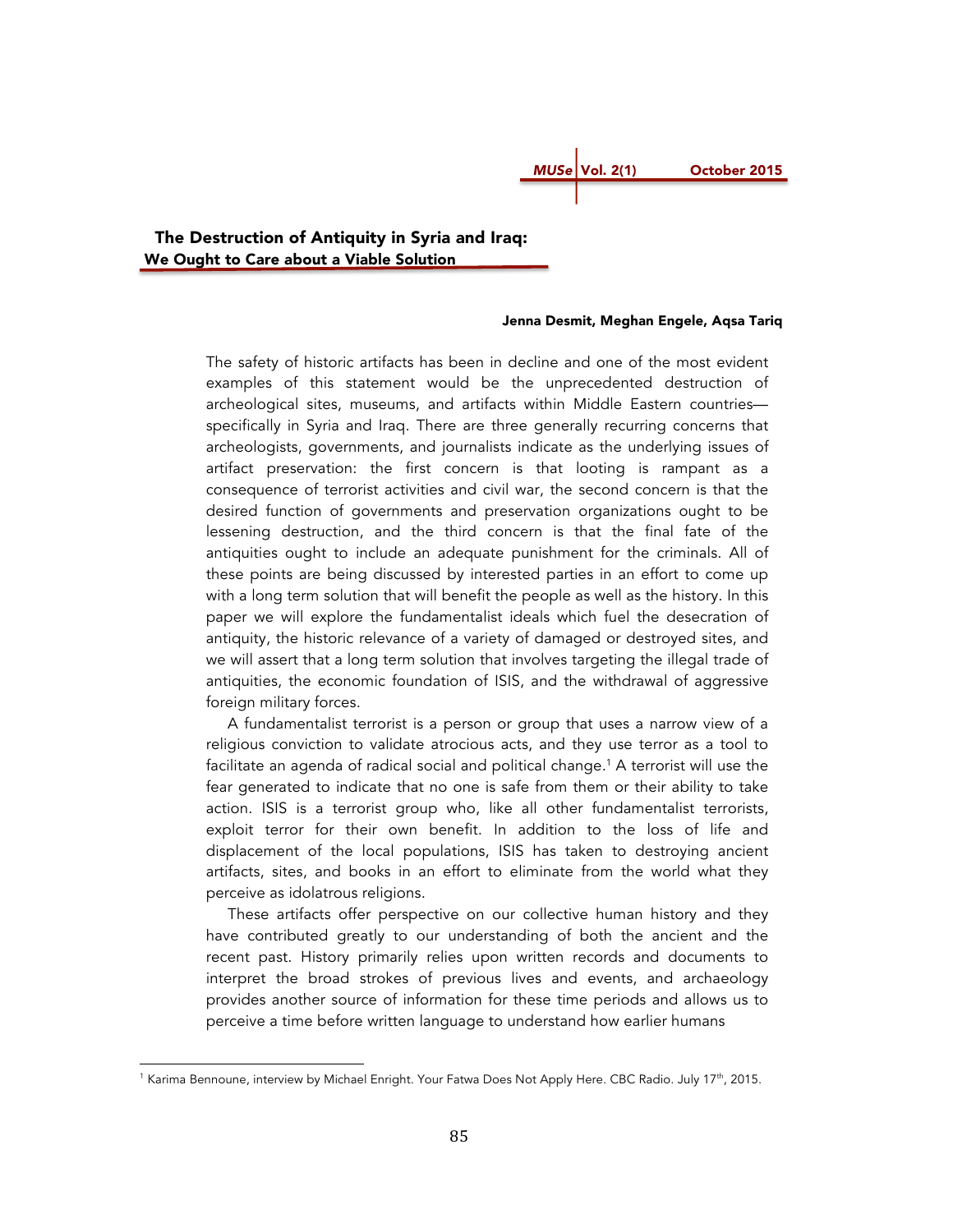interacted with their world. Among the damaged or destroyed fragments of antiquity that we will be discussing are the City of Apamea, the Citadel of Aleppo, the Minaret of the Umayyad Mosque, the cities of Dur-Sharrukin and Nineveh, the Central Library of Mosul, and the Mosque of Jonah.

Satellite imagery has helped with pinpointing the areas that have undergone the most destruction. UNITAR, the United Nation's Training and Research arm, using commercially available satellite images, compared new images of Syria's cultural sites with earlier images. It found that a variety of churches, mosques, and religious shrines are being targeted. Of them, 24 sites have been completely destroyed, 189 have been severely or moderately damaged, and 77 have possibly been damaged.<sup>2</sup> Since looters know the rich historical value of artifacts they skillfully and carefully choose the right sites to start excavating, and as a result Syria and Iraq have transformed immensely in only a few short years. Satellite images of Apamea, the remains of an ancient city near Hama, show a pockmarked landscape with 15 000 crude holes covering 50 per cent of the site which were dug by looters intent on pillaging its treasures. It has also been reported that holes are being dug sporadically around the land, and their lack of care is destroying existing landmarks. Some of the first records of ancient civilizations are being affected, such as The Citadel a castle that dates back to 3000 BCE has been damaged, and The Minaret of the Umayyad Mosque was toppled by military forces.<sup>3</sup>



Fig 1. Dr. John Casey, 2010. Digital Picture

This was the Citadel in Aleppo Syria as seen when it was a model of antiquity by a tourist in 2010. Despite being in use since the 3rd century BCE as a fortified palace, temple, and public meeting area, it has maintained an exquisite and distinct façade. Alexander the Great was among the most prestigious historic

 $^{\rm 2}$  Jean Shaoul, "Reports Reveal Scale of Destruction of Syria's World Historic Heritage."

<sup>&</sup>lt;sup>3</sup> John Dennehy, "Stealing From History: The Looting and Destruction of Iraqi and Syrian Heritage Concern Us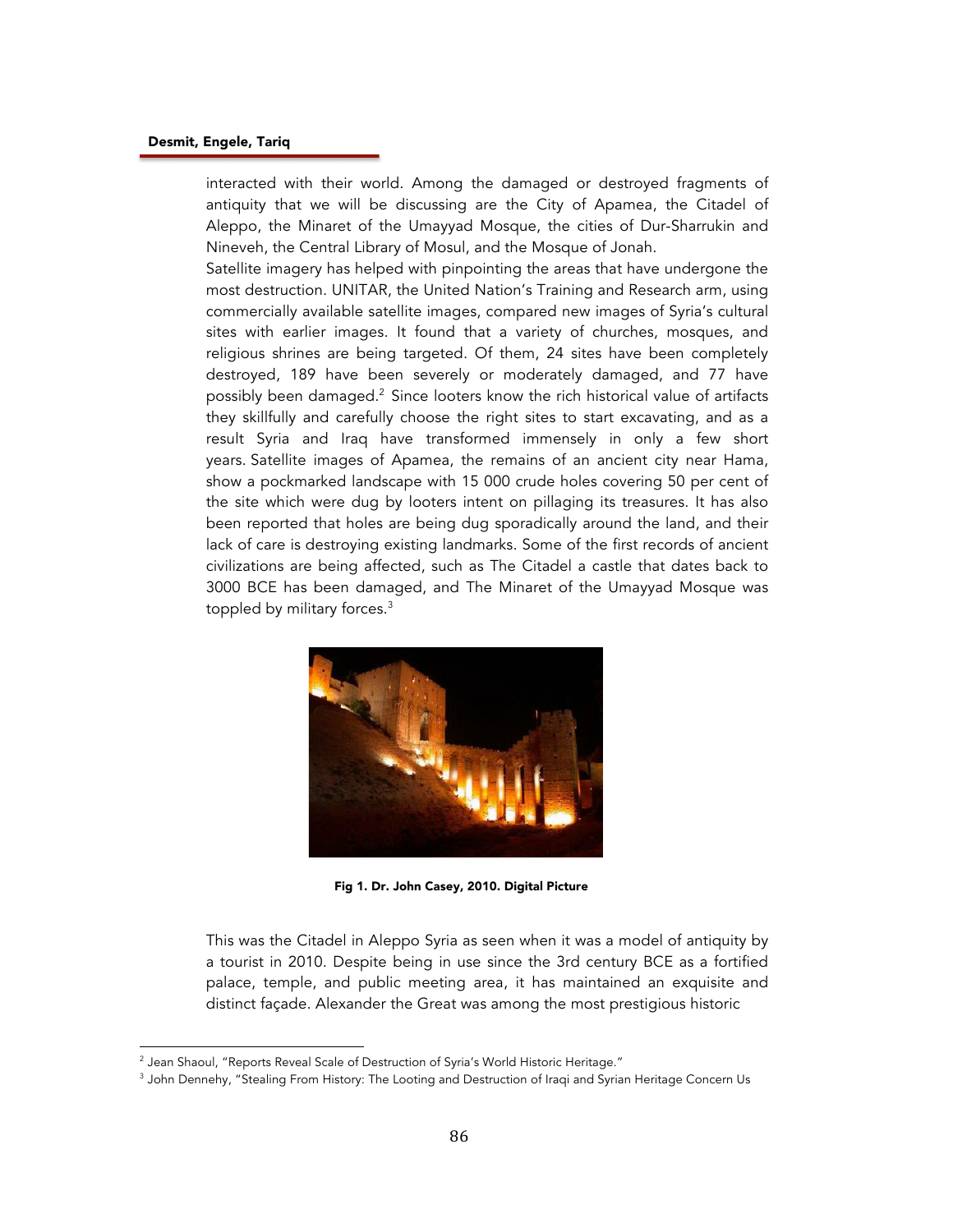

figures to conquer this landmark. At the time it was in the Seleucid Kingdom, and it was these people that initiated a process of restoration. Despite a series of conflicts between Byzantines and Muslims, the structure endured until the dawn of the Crusades. Another restoration occurred during that time in which additional fortifications were built. Their effort most definitely shows. Unfortunately, it is our century that would see these achievements laid to waste by an ideological civil war.

 Aleppo, Syria's largest city has been a target for this destructive force as well. It once occupied a strategic location towards the end of the Silk Road route to China, being close to the Mediterranean ports and the markets of Europe.<sup>4</sup> Such a hub for early trade is a prime location to learn about how ancient peoples interacted with one another in the growing complexity of society, but those with fundamentalist goals care little for increasing knowledge about antiquity.

 The city of Dur-Sharrukin, located in Iraq, was built by Sargon II during his reign, 722-705 BCE, in his time it was meant to be his unrivalled palace. The city was built from 717 to 707 BCE, during which the King was out on military campaigns. He was, by way of surviving letters to his son, directly involved with the construction. To Sargon II building his new city was akin to a new beginning or a rebirth for his people. Despite his efforts to secure the empire and enjoy his envisioned city, Sargon II died in battle; it was thought that the gods had forsaken him. The city was abandoned, and it succumbed to fire during the fall of the Assyrian Empire.<sup>5</sup>



Fig. 2. The Citadel,2015, Digital Picture.

The above depicts the Citadel in its more current state of disrepair after a pipe bomb exploded. The area leading up to the landmark used to be a gathering area for the public with walk ways, benches, modern lighting, and tourists—now it is reduced to its current state of desecration. Its once distinct features are

<sup>&</sup>lt;sup>4</sup> Jean Shaoul, "Reports Reveal Scale of Destruction of Syria's World Historic Heritage."

<sup>5</sup> Ancient History Encyclopedia. s.v. "Dur-Sharrukin."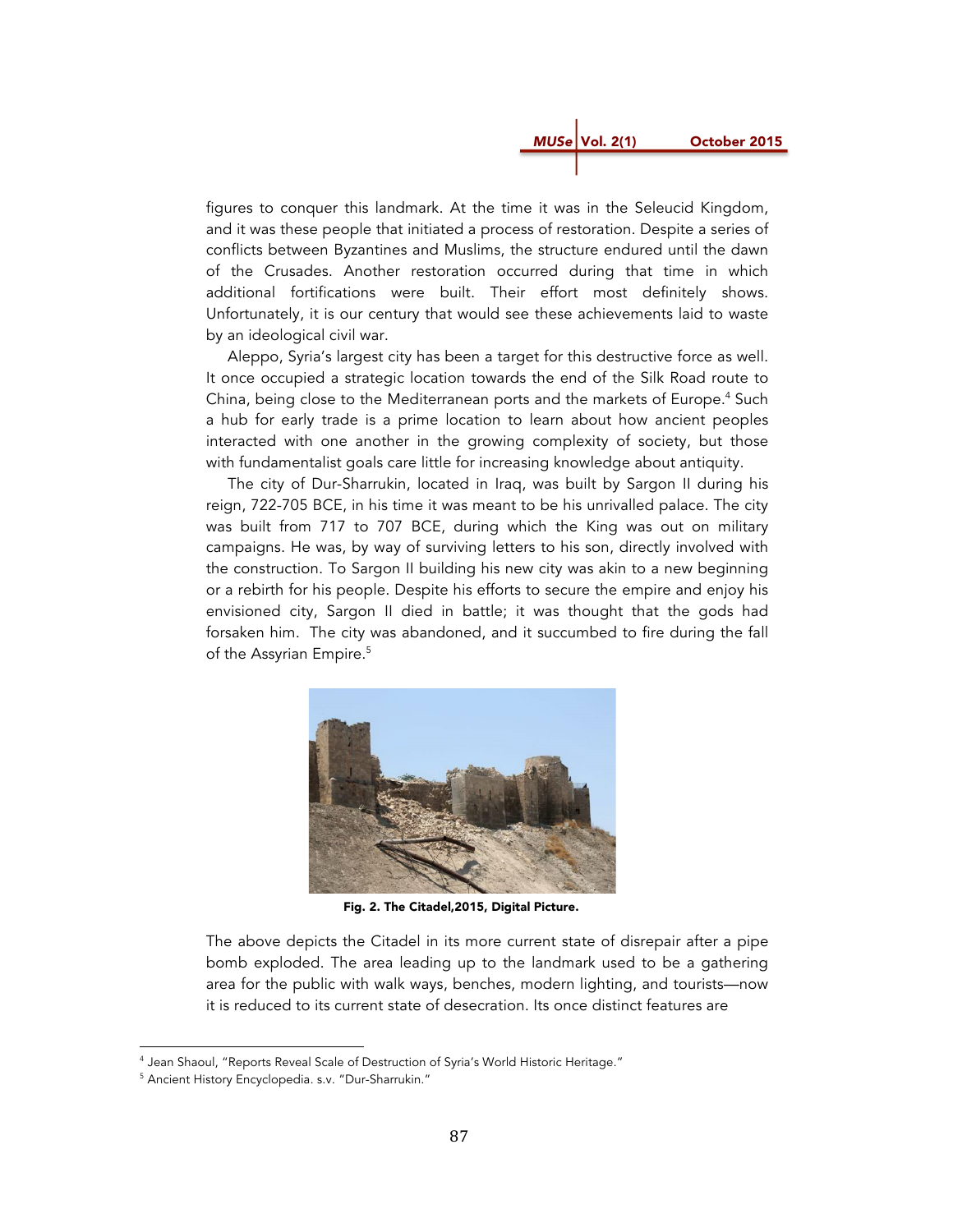marked by rubble. While the primary structure is still intact, we can only expect that it will be a focus of further conflict because it is a landmark of antiquity which housed a variety of peoples with an array of different beliefs. Though, perhaps there is some small chance that we will be part of the century that will undertake the next great restoration rather than another great atrocity.

 Long after the city was forgotten Khorsabad was established and excavations began in 1873 CE by Paul Emile Botta. During excavations and transport many artifacts were lost to the sea due to armed conflict. Today, this site is in the control of the group known as ISIS, and the Assyrian International News Agency has it listed as a high risk for looting.<sup>6</sup> The fear is that more artifacts will be sold on the black market and further violence will be funded. Nineveh is also a historic city that used to be the capital of the Assyrian Empire, though today the site is located at Mosul in Iraq.



Fig. 3. ISIS Detonates Large Parts Of Nineveh Historical Wall, Iraqi News, January 28, 2015.

The grand scale, of the primary fortifications, is difficult to comprehend, yet it was thousands of years ago that it was constructed with technology far distant from our own modern methods. This was once the glistening capital of the Assyrian Empire at a time that our species was still developing the ability to write. This was the bustling metropolis of its time well before the dawn of Athens or Rome. According to the news article, this was a section of the wall that sustained the brunt of the damage. However, given that the explosions were very recent and this area is currently occupied by ISIS, we were unable to locate updated images showing the full extent of the damage.

 It was settled as early as 6000 BCE, and it became the capital of the Assyrian Empire during the reign of Sennacherib (704 – 681 BCE), Sargon II's son. During this time, it was common for the gods to have home cities, and Nineveh was Ishtar's. Sennacherib did not simply move the capital though; he added many elements of grandeur to the existing area. His betterments included great walls, improved structures, public parks and gardens with a system of aqueducts and irrigation ditches to ensure a plentiful supply of water. It seems unclear whether

 

<sup>6</sup> Michael Jansen, "A Common Heritage at Risk."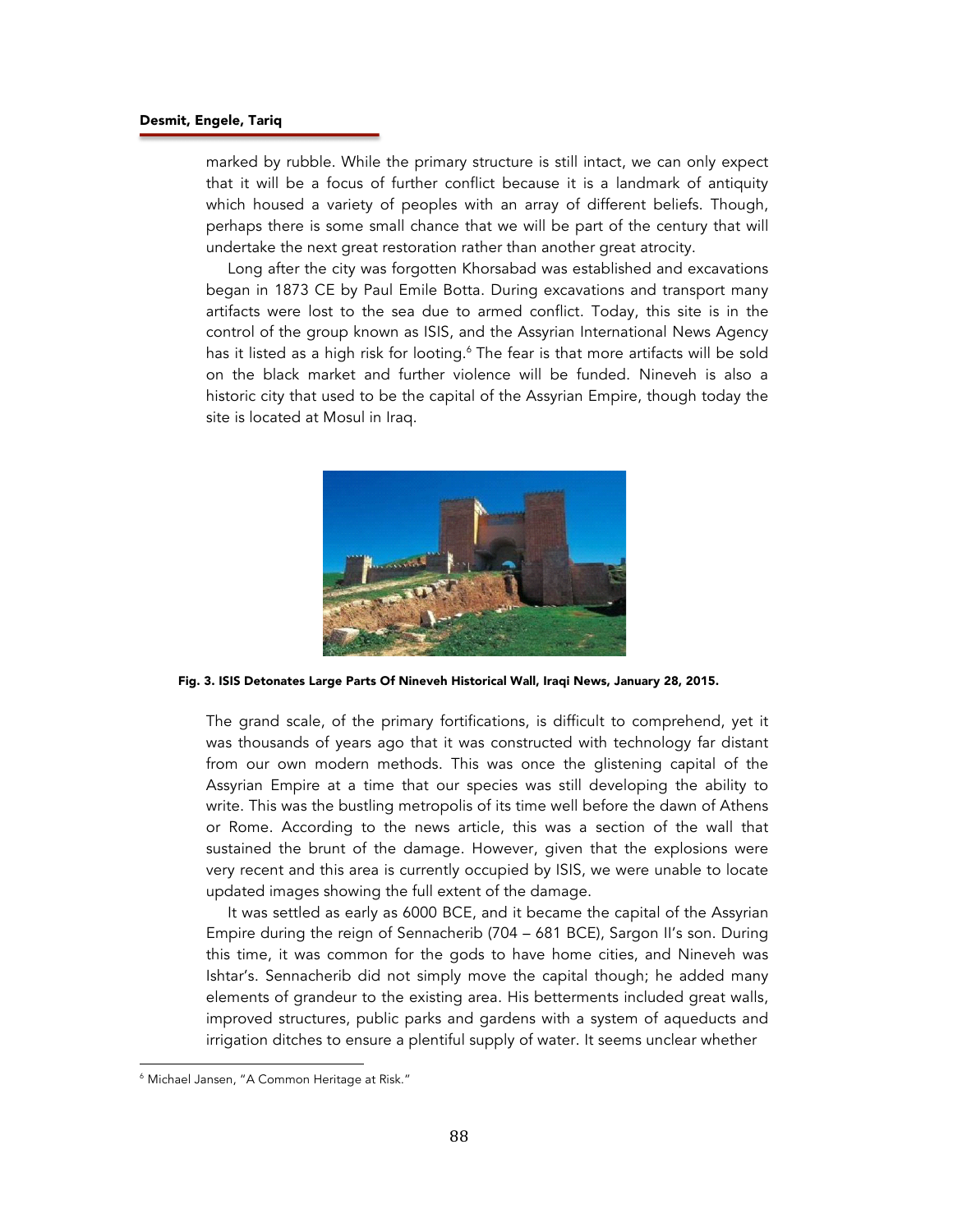*MUSe* Vol. 2(1) October 2015

he was emulating his father or trying to compensate for his father's transgressions against the gods. Sennacherib also created an environment in which his son, Esarhaddon, would create the first known library. Esarhaddon reigned from 681- 669 BCE, and during which Ashurbanipal's famous library came into existence consisting of over 30 000 clay tablet. That cultural ideal did not last long, as years of instability and warfare followed the death of Esarhaddon. The final result was that Nineveh was sacked and the region depopulated sharply until the city became little more than a ruin within the earth.<sup>7</sup>

 It was not until the late 1840's that Austin Henry Layard excavated some of the ruins, and while it remains mostly beneath a great mound of dirt this reality has not deterred vandals or urban development. ISIS had threatened earlier this year to destroy part of the wall at Nineveh, and in the time it took to write this paper that event came to pass. Despite the historic value, it seems that very few media outlets found it important enough to write about until after the fact.<sup>8</sup>

 In more modern times, The Central Library of Mosul contained roughly 2000 books which included stories, philosophy, and poetry, and it was reminiscent of Ashurbanipal's Library. Mosul boasted a large population of educated people that desired the preservation of its cultural sites. To ISIS the artifacts promote an idolatrous practice against the will of Allah, so they packed the books into refrigerated trucks in the middle of the night.<sup>9</sup> While the fate of the items is not known, it is speculated that these artifacts are being sold on the black market, and the money earned is most likely fueling further aggressive behaviour by enabling further purchasing of arms. Despite this seeming benefit to the organization, their goals are to displace and destroy the culture and history of the local populace, and to send the message that nothing and no one is safe.

Militants from the Islamic State have also obliterated the Mosque of Jonah, a holy site for Muslims which dates back to the 14th century. They closed the mosque and wired it with explosives—it has literally been reduced to rubble.<sup>10</sup> It is hypothesized that it was destroyed because it was also a sacred site for Christians, and ISIS is intent on destroying everything related to Christianity. Although Jonah is mentioned in the Bible, he is also considered a prophet to the Muslims, and this makes it a holy site for both religions. Since they are willing to destroy things held sacred even to the Muslims, they are causing a division within their own people in a way that does not suit their supposed goals.

 The sites that are being looted and damaged boast some of the earliest records historians and archeologists have with which to understand the

<sup>7</sup> Ancient History Encyclopedia, s.v. "Nineveh."

<sup>&</sup>lt;sup>8</sup> Abdelhak Mamoun, "ISIS detonates large parts of Nineveh historical wall."

<sup>9</sup> Sinan Salaheddin, "ISIS Burning Books at Iraq Libraries and Loading Artifacts onto Refrigerated Trucks at Night, Residents Say."<br><sup>10</sup> Justin Moyer, "After Leveling Iraq's Tomb of Jonah, the Islamic State Could Destroy Anything in the Bible."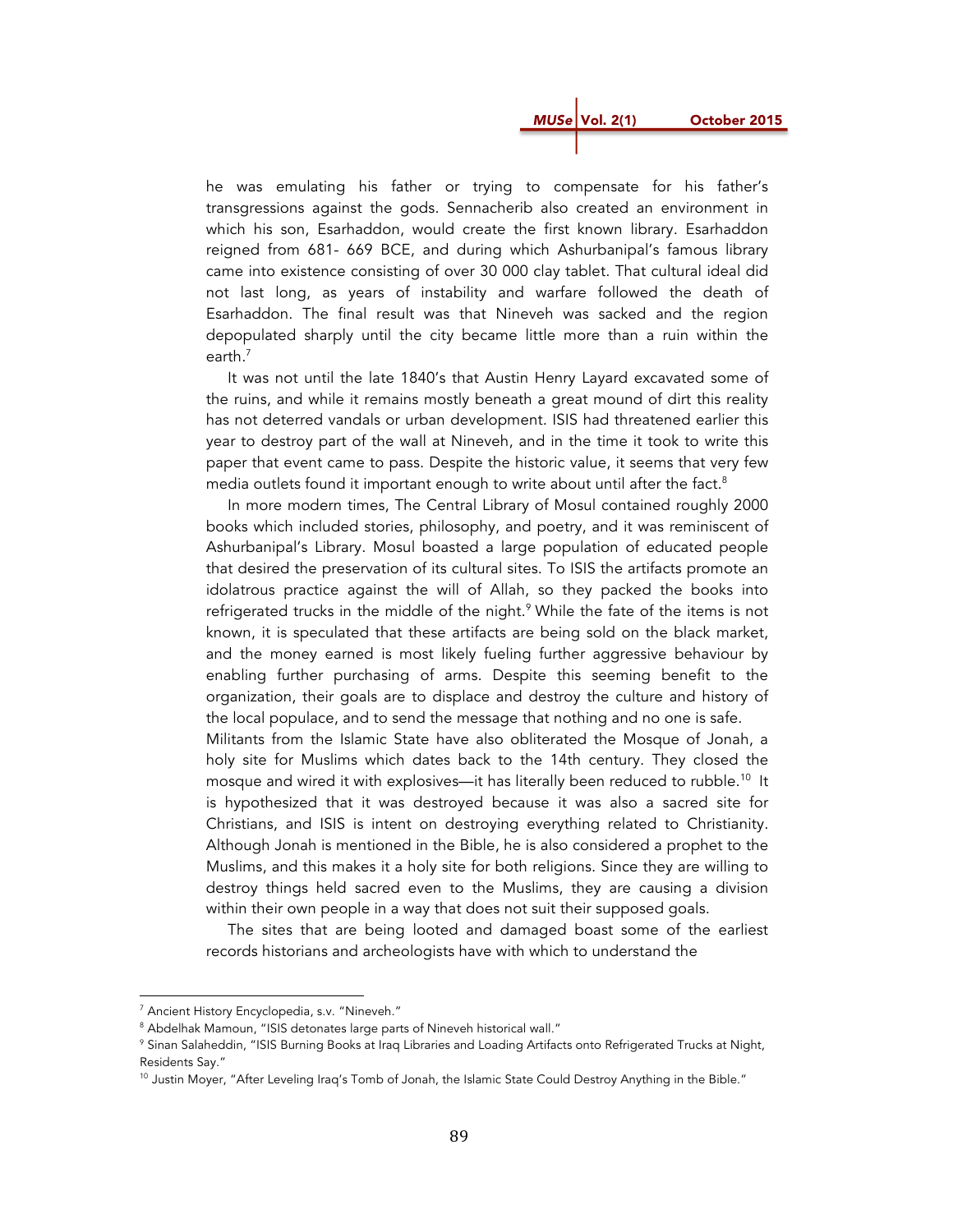beginning of human civilization; the destruction of these sites indicates a degree of ignorance that is almost unparalleled in modern times. The archaeological heritage in Iraq and Syria are among the richest in the world because their historic treasures range from the ancient empires of the Sumerians, Assyrians, and Babylonians, followed by the Romans, shrines for both Islamic and Christian adherents, and UNESCO World Heritage Sites.<sup>11</sup> Destroying ancient artifacts and books is a devastating blow to our collective cultural beginnings because it erases our past, and then our historic treasures are ultimately doomed to be forgotten by future generations. Even if that does not appear to be a good reason, this is an important modern issue to deal with because without the intrigue of ancient civilizations the remaining villages and communities in the area will not be able to benefit economically from tourist activity.

 Luckily, other countries have seen the destruction taking place and realize that this is a serious issue. Germany, the EU, and the USA have already put into motion some ideas they think might help preserve the history of those sites. Germany has passed new laws regarding the antiquities trade as proposed by Monika Grütters, the Cultural Affairs Minister, who supports a law stipulating that artifacts should only be bought and sold in the future only with clear documentation on proof of origin and export licensing from the country in which the objects were housed.<sup>12</sup> The FBI of the USA completed an Intelligence Threat Study sent to the US Congress that is considering new legislation with sanctions for dealing in looted antiquities from Syria.13

 Before we propose additional solutions based on our findings, we would like you to consider two things: consider that conflict and destruction of artifacts in this region is not a new phenomenon. We bring up this point to ground this discussion in realistic terms because in order to be objective we must realize that ISIS is not the first, nor the only, group that has used the destruction or sale of antiquities to achieve personal religious goals. Also, consider that we do not try to put out fires with fuel. This is particularly critical because our actions in the world elicit responses. If the ultimate goal is to put out a forest fire, than we will try to douse it with water: we will not attempt to make it worse. We can say that we have been trying to stop the death and destruction in Syria and Iraq, but we cannot say that we have not fueled the conflict.

 As with any complicated issue, the initial steps must be small and resolute especially since we want to see a lasting solution: for the future economic viability of the region, and the continued academic study of its past. In the present, if local forces were to regain control over the economic resources that ISIS controls this would begin the decline of their economic foundation, and as this crumbling begins the international community would be able to follow

<sup>&</sup>lt;sup>11</sup> John Dennehy, "Stealing From History: The Looting and Destruction of Iraqi and Syrian Heritage Concern Us All."<br><sup>12</sup> Matthias V. Hein, "Germany to Crack Down On Antiquity Theft."<br><sup>13</sup> Franklin Lamb, "The Greatest Thr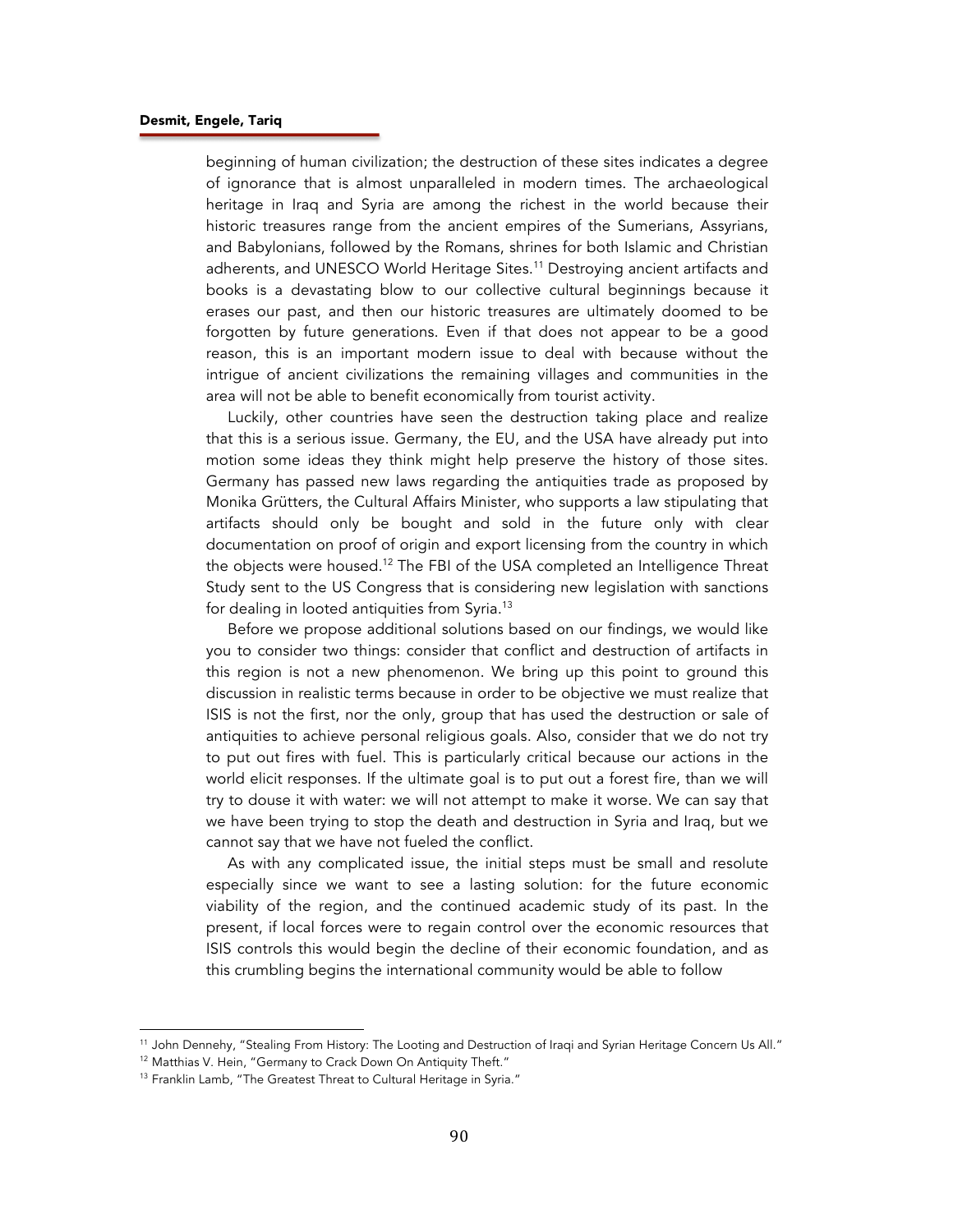*MUSe* Vol. 2(1) October 2015

Germany's lead in putting forth preventative legislation. At the same time, withdrawal of foreign military forces would also reduce the number of reasons that ISIS uses to justify its actions—jihadist groups see the interference of foreign powers as a direct attack on Islam. Thus, foreign withdrawal would decrease the likelihood of some avoidable casualties. We find that there comes a point at which shooting at a problem is not a viable solution, and it is the opinion of the authors that foreign military intervention causes more damage to the future we wish to preserve. If executed properly we will find that facilitating economic suffocation of terrorist cells both locally and internationally along with the removal of the perceived foreign military threat would allow local forces to reach a better conclusion than the obliteration of our collective cultural heritage. While the situation can be alleviated, we will not be able to recover the uncountable and unknown volumes of history that have already been lost.

#### References

Ancient History Encyclopedia. s.v. "Dur-Sharrukin," accessed February 2, 2015, http://www.ancient.eu/Dur-Sharrukin/.

"Nineveh," accessed February 2, 2015, http://www.ancient.eu/nineveh/.

- Bennoune, Karima. interview by Michael Enright. Your Fatwa Does Not Apply Here. CBC Radio. July 17<sup>th</sup>, 2015.
- Casey, Dr. John. Digital Picture. WordPress (blog), 2010. https://retoldhistory.wordpress.com/2015/09/16/elegy-for-aleppo-theancient-religious-harmony-of-syria-was-not-a-myth/.
- Citadel, The. Digital Picture, 2015.

http://globalnews.ca/news/2106039/tunnel-explosion-damages-famouscitadel-in-embattled-syrian-city-of-aleppo/.

Dennehy, John. "Stealing From History: The Looting and Destruction of Iraqi and Syrian Heritage Concern Us All," The National, December 12, 2012, http://www.thenational.ae/arts-lifestyle/the-review/stealing-from-history-thelooting-and-destruction-of-iraqi-and-syrian-heritage-concern-us-all.

Hein, Matthias V. "Germany to Crack Down On Antiquity Theft," Deutsche Welle, December 12, 2014,

http://www.dw.com/en/germany-to-crack-down-on-antiquity-theft/a-18124850.

- "ISIS Detonates Large Parts Of Nineveh Historical Wall," Iraqi News, January 28, 2015. http://www.iraqinews.com/iraq-war/isis-detonates-large-partsnineveh-historical-wall/.
- Jansen, Michael. "A Common Heritage at Risk." Assyrian International News Agency, October 10, 2014,

http://www.aina.org/news/20141010013704.htm.

Lamb, Franklin. "The Greatest Threat to Cultural Heritage in Syria," Media With Conscience News, December 26, 2014, http://mwcnews.net/focus/ analysis /48722-cultural-heritage-in-syria.html.